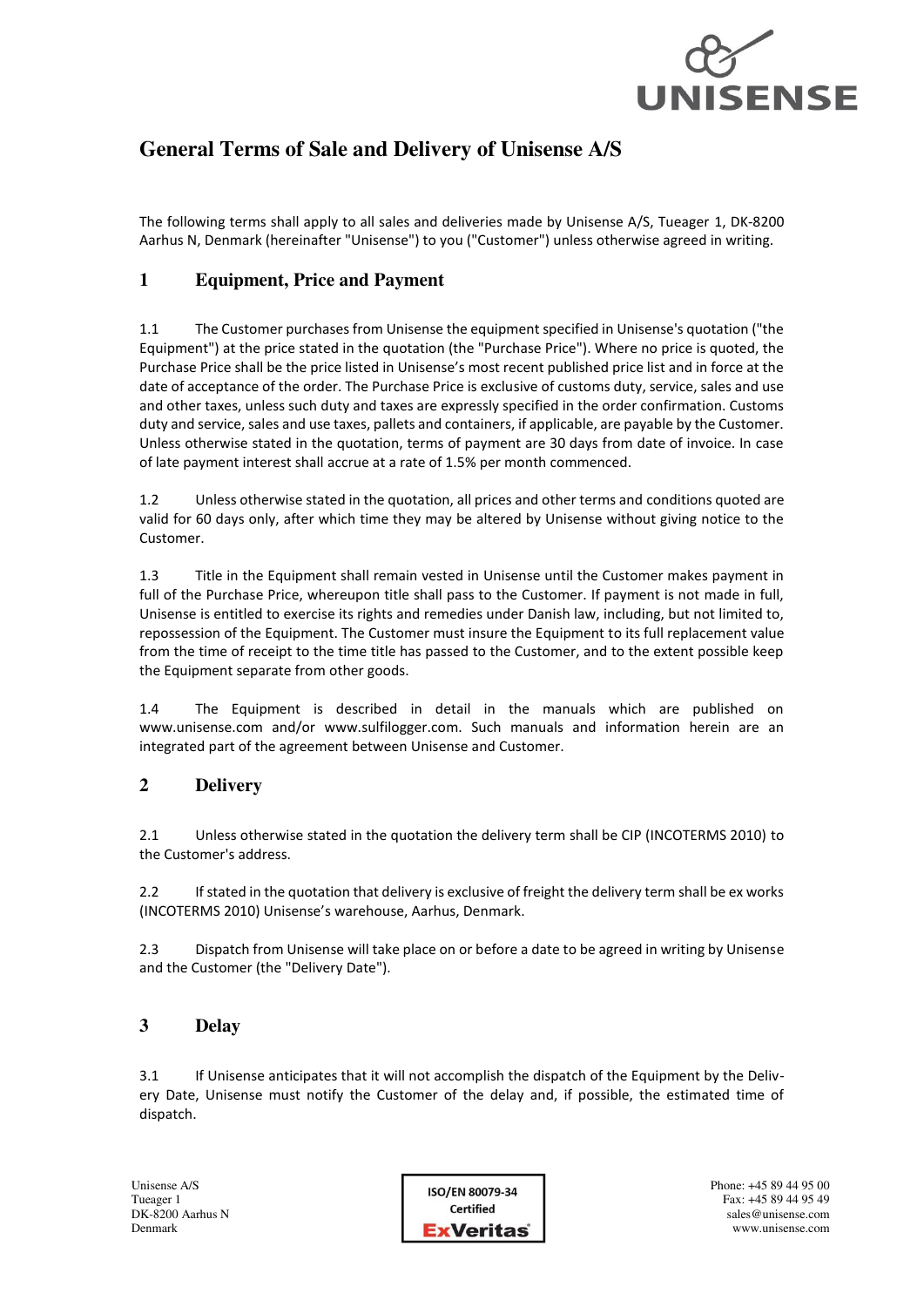

3.2 For delays in the Delivery Date of 90 days or less, Customer agrees that it may not cancel or terminate this Agreement and that Unisense is not liable for any costs or damages associated with the delay. For delays in the Delivery Date of more than 90 days not due to events of force majeure as stated in Section 8, the Customer may in writing demand dispatch within a final reasonable period which shall not be less than 20 days (the "Final Period"). If Unisense does not dispatch the Equipment within the Final Period, the Customer may cancel the purchase of the Equipment by written notice to Unisense. In that case the Customer's sole remedy is limited to a refund of any amounts paid to Unisense for the Equipment.

## **4 Warranty on Sensors and other consumables**

4.1 Unisense extends the following limited sensor warranty for sensors and other consumables.

4.2 Sensors are consumable items and Unisense warrants to the Customer that the sensors will perform according to specifications for limited time periods as specified for the individual sensor product on www.unisense.com and/or www.sulfilogger.com (the "Warranty Period").

4.3 THE LIMITED SENSOR WARRANTY SHALL UNDER NO CIRCUMSTANCES INCLUDE PHYSICAL DAMAGE TO THE TIP OF THE SENSOR.

4.4 The sensors are not intended to be the sole control mechanism in any setup and the intended use of sensors is recommended to be in combination with other supplementary control mechanisms and systems. Unisense is not liable for any losses and claims as a result of the Customer not using sufficient and supplementary control mechanisms and systems cf. 6.5

4.5 Except for SulfiLogger™ sensors, the limited sensor warranty will terminate immediately if the sen-sors are not examined and tested immediately upon receipt. If the sensor type has a seal and/or a protective tube, DO NOT REMOVE THE SEAL AND PROTECTIVE TUBE BEFORE THE TEST PROCEDURE IS SUCCESFULLY COMPLETED.

4.6 The Customer shall notify Unisense of any defect that occurs during the Warranty Period no later than five (5) business days after discovery of the defect or after the defect should have been discovered by the Customer. The limited sensor warranty does not apply to defects that are discovered after the Warranty Period or that are not reported to Unisense within five (5) business days of being or should have been discovered.

4.7 If a defect arises and the Customer submits a valid claim to Unisense in accordance with Section 4.6, Unisense will replace the sensor free of charge or refund to the Customer any amounts paid to Unisense for the sensor. The replacement of the sensor or the refund of amounts shall be the Customer's sole remedy in case of a defect in a sensor.

4.8 For replacement of a defective sensor the Customer must contact Unisense for a return authorization and thereafter return the sensor to Unisense for inspection in the original sensor box packed in accordance with the packaging instructions. Further instructions are to be found on www.unisense.com and/or www.sulfilogger.com

## **5 Warranty on all other Equipment than sensors**

5.1 Unisense extends the following limited warranty for all other Equipment than the sensors (the "Limited Warranty").

ISO/EN 80079-34 Certified **ExVeritas**  Phone: +45 89 44 95 00 Fax: +45 89 44 95 49 sales@unisense.com www.unisense.com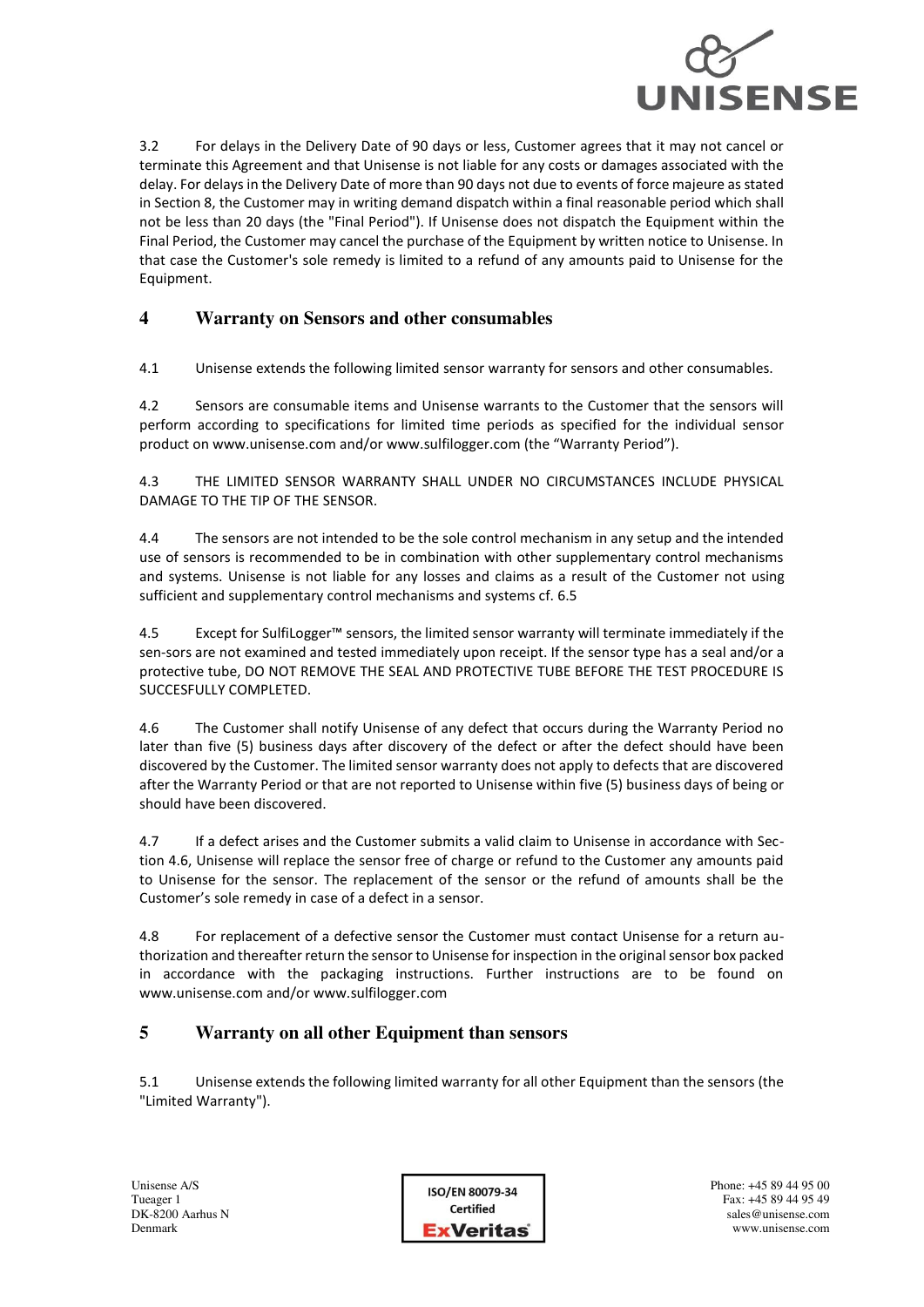

5.2 Unisense warrants to the Customer that the Equipment will be free from defects in materials and workmanship for a period of one (1) year from the date of dispatch (the "Warranty Period"), subject to the exclusions set forth herein.

5.3 The Customer shall notify Unisense of any defect that occurs during the Warranty Period no later than five (5) business days after discovery of the defect or after the defect should have been discovered by the Customer. The Limited Warranty does not apply to defects that are discovered after the Warranty Period or that are not reported to Unisense within five (5) business days of being or should have been discovered.

5.4 This Limited Warranty applies only to defects which appear under usual conditions of operation and under proper use of the Equipment in accordance with the operating manual. This Limited Warranty does not apply to damage that is caused: (a) by accident, abuse, misuse, or misapplication of the Equipment; (b) by use and operation that does not comply with instructions provided in the operating manual; (c) by use in conjunction with equipment, parts, or systems not manufactured by, or not approved in writing by Unisense; (d) where Unisense's warranty/quality stickers, product serial numbers, identification plates, or serial numbers have been removed, altered, or rendered illegible, or (e) by materials provided by, or a design stipulated or specified by the Customer. This Limited Warranty will terminate immediately if maintenance, repair or attempt to repair, replace or modify the Equipment, including without limitation, the software installed in the Equipment, is carried out by other than Unisense's authorized personnel.

5.5 If a defect arises and the Customer submits a valid claim to Unisense in accordance with Section 5.3 of these terms, Unisense, at its option, will either (i) repair the Equipment at Unisense at no charge to the Customer, (ii) replace the Equipment with equipment that is new, or (iii) refund the Customer the Purchase Price less a reasonable amount for usage. The remedies referenced herein are the exclusive remedies available to the Customer.

5.6 The remedy of a defect by the repair or replacement of defective parts does not extend the warranty period for the Equipment.

# **6 General limitations of liability**

6.1 The following limitations of Unisense's liability shall apply to all Equipment including sensors and other consumables sold by Unisense.

**6.2 EXCEPT FOR THE EXPRESSLY LIMITED WARRANTIES UNISENSE HAS PROVIDED ABOVE, THE CUSTOMER TAKES THE EQUIPMENT "AS IS." UNISENSE MAKES NO OTHER WARRANTY OR REPRESENTATION CONCERNING THE EQUIPMENT, AND EXPRESSLY DISCLAIMS ALL OTHER WARRANTIES AND CONDITIONS, EXPRESS OR IMPLIED, STATUTORY OR OTHERWISE, OF WHATEVER KIND OR NATURE, INCLUDING BUT NOT LIMITED TO ANY AND ALL IMPLIED WARRANTIES, INCLUDING IMPLIED WARRANTIES OF MERCHANTABILITY AND FITNESS FOR A PARTICULAR PURPOSE. IF UNISENSE CANNOT LAWFULLY DISCLAIM OR EXCLUDE IMPLIED WARRANTIES UNDER APPLICABLE LAW, THEN TO THE MAXIMUM EXTENT POSSIBLE, THE DURATION OF SUCH IMPLIED WARRANTIES SHALL EXPIRE ON EXPIRATION OF THE WARRANTY PERIOD.**

**6.3 THE REMEDIES SET OUT IN SECTIONS 4.7 AND 5.5 ARE THE CUSTOMER'S EXCLUSIVE REMEDIES, AND UNISENSE SHALL NOT BE LIABLE FOR ANY DAMAGES OF ANY KIND, INCLUDING (i) INCIDENTAL, SPECIAL, PUNITIVE, CONSEQUENTIAL, AND SIMILAR DAMAGES, INCLUDING, WITHOUT LIMITATION, LOSS OF PRODUCTION, LOSS OF PROFIT, LOSS OF DATA, LOSS OF GOODWILL, LOSS OF CONTRACTS, OR BUSINESS INTERRUPTION AND (ii) DAMAGE ARISING FROM ANY TORT (INCLUDING**

| ISO/EN 80079-34  |
|------------------|
| <b>Certified</b> |
| <b>ExVeritas</b> |